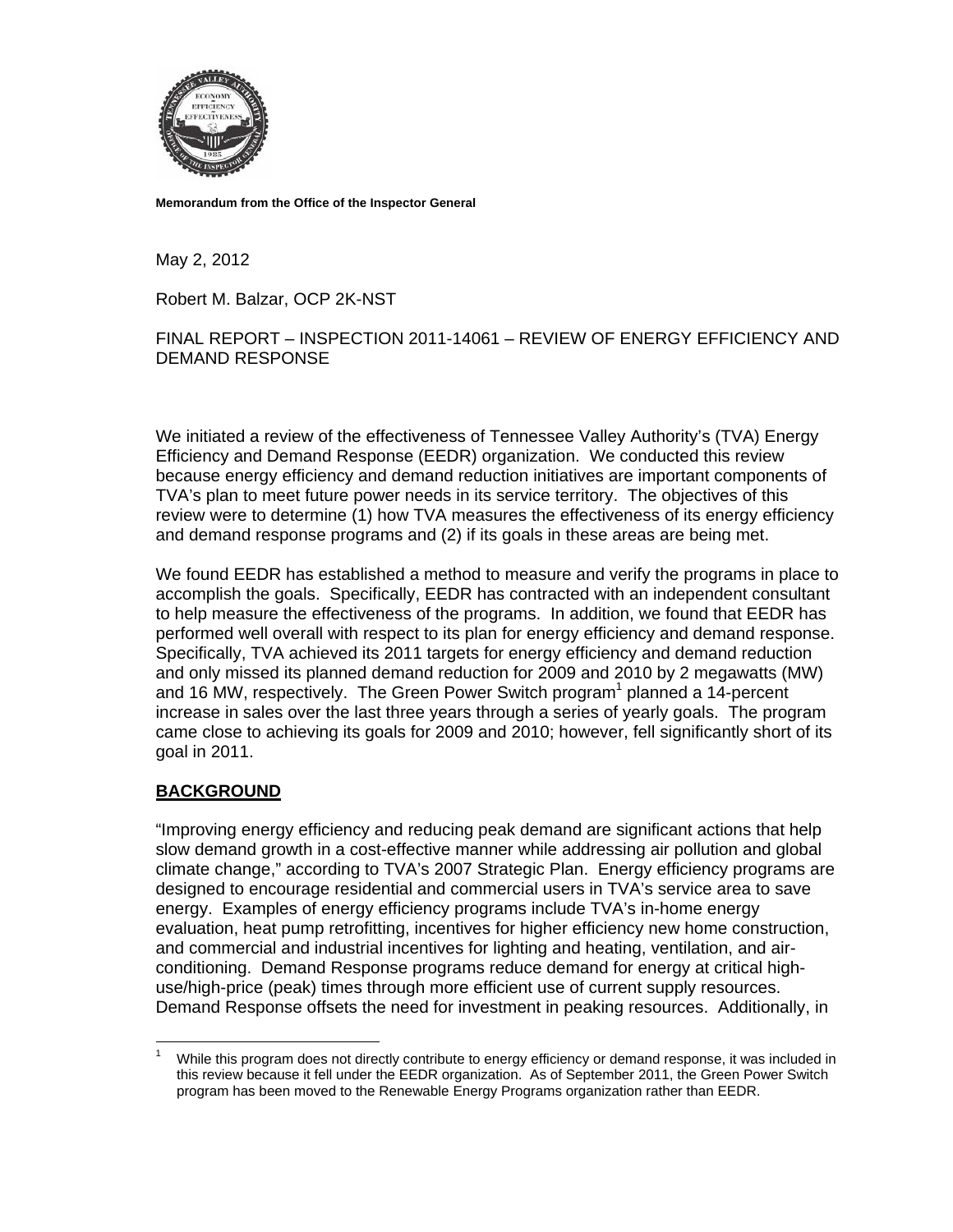Robert M. Balzar Page 2 May 2, 2012

2000, TVA began the Green Power Switch program, which is described as a program where consumers can pay \$4 a month, and TVA will add 150 kilowatt hours of electricity generated by a renewable resource. Green Power Switch reflects TVA's commitment as a public utility to develop low-impact energy sources.

TVA's 2007 Strategic Plan stated that TVA will strive to be a leader in energy-efficiency improvements and peak-demand reduction over the next five years. Based on this goal, in May 2008, a new organization, EEDR, was formed to design and deliver products to benefit customers, consumers, and the TVA system. The initial objective of this organization was to reduce peak-demand growth by 1,400 MW by the end of fiscal year (FY) 2012.

In August 2010, TVA's Board of Directors adopted a renewed vision to become one of the nation's leading providers of low-cost and cleaner energy by 2020. As part of that vision, the Board set a goal for TVA to be a leader in the Southeast for energy efficiency. To achieve this vision, EEDR has been tasked with an energy savings goal of 3.5 percent of sales by 2015. $^2$  In addition, the goal for reducing demand was revised to 1,900 MW between 2011 and 2015.

In October 2011, the Government Accountability Office (GAO) issued a report that, in part, examined TVA's efforts to use energy efficiency to meet demand for electricity. GAO found that TVA may not be fully considering this alternative because (1) TVA had not completed a study of the energy efficiency potential for its service area; (2) TVA's use of energy efficiency is constrained by factors, such as its planning model; and (3) unlike many other utilities, TVA is not subject to mandates and incentives, which would lead it to consider energy efficiency before other resources.

TVA contracted with an external contractor to do a study of the energy efficiency and demand response potential for its service area. The study was completed in December 2011 and found TVA's energy efficiency programs are off to a strong start, with a comprehensive suite of programs currently moving from the planning to the implementation phase. $3$  In addition, the results of the demand response assessment reveal that TVA has significant potential for demand response resources over the next two decades.

In TVA's response to GAO's concern regarding the planning model, TVA indicated it ". . . studied five EEDR portfolios in its Integrated Resource Plan. The planning model itself does not make a determination of the most cost-effective, individual-efficiency programs. TVA does have a process in place to screen programs for total resource cost and utility cost prior to constructing the efficiency portfolios. As a prudent utility practice, models are excellent tools to inform expert judgment. However, the planning process must also include business expertise and strategic recommendations from knowledgeable planners."

1

<sup>2</sup> The 3.5 percent energy savings goal is being revised based on the budget.

<sup>3</sup> Global Energy Partners, "Tennessee Valley Authority Potential Study," December 21, 2011, pp. 24-35.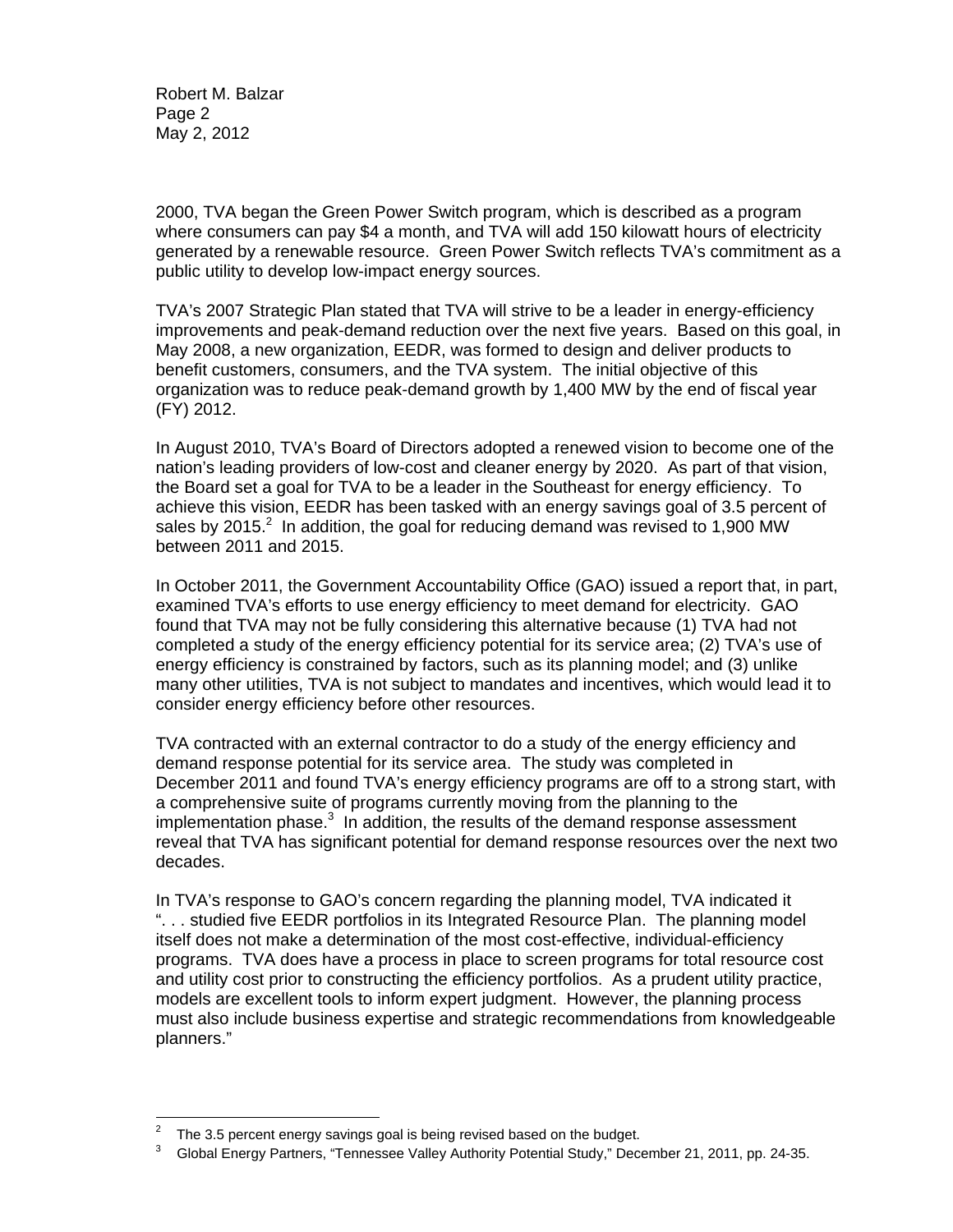Robert M. Balzar Page 3 May 2, 2012

TVA is not subject to mandates and incentives that would lead it to consider energy efficiency before other resources. Some states have adopted Energy Resource Standards that set requirements for energy efficiency for utilities and, in some cases, offer incentives for meeting these requirements. However, there is potential legislation that, if passed, could lead to federal standards and/or more states to adopt Energy Resource Standards.

## **OBJECTIVE, SCOPE, AND METHODOLOGY**

This review was performed because energy efficiency and demand reduction initiatives are important components of TVA's plan to meet future power needs in its service territory. The objectives of this review were to determine (1) how TVA measures the effectiveness of its energy efficiency and demand reduction programs and (2) if its goals in these areas are being met.

To achieve our objectives we:

- Reviewed policies and procedures to identify the methodology used for measuring performance.
- Researched applicable laws and regulations to determine if there were any standards EEDR should be following.
- Interviewed key TVA personnel to gain an understanding of the process used for setting goals and evaluating performance.
- Reviewed documentation, such as strategic plans, consultant reports, and performance reports, to determine the goals for the organization and if it was meeting those goals.

The scope of this review included FY 2009 through FY 2011. This review was conducted in accordance with the "Quality Standards for Inspection and Evaluation."

## **FINDINGS**

We found EEDR (1) has contracted with an independent consultant to provide evaluation, measurement, and verification services<sup>4</sup> and (2) achieved its planned energy efficiency and demand reduction for 2011 and only missed its planned demand reduction in 2009 and 2010 by 2 MW and 16 MW, respectively. The Green Power Switch program planned a large increase in sales (14 percent) over the last three years through a series of yearly goals. The program came close to achieving its goals for 2009 and 2010; however, fell significantly short of its goal in 2011.

To help determine the effectiveness of its programs, EEDR has had a contract with an external consultant, DNV KEMA,<sup>5</sup> since 2009 to provide evaluation, measurement, and verification services of the energy efficiency and demand reduction programs.

 $\frac{1}{4}$  Evaluation, measurement, and verification services include the use of modeling software to produce estimates for program potential and impact of various variables. This may include surveys, usage tracking, verification of installations, and performance of manufacture claims.<br>5 DNV KEMA describes itself as a global leading authority in energy

DNV KEMA describes itself as a global, leading authority in energy consulting and testing and certification.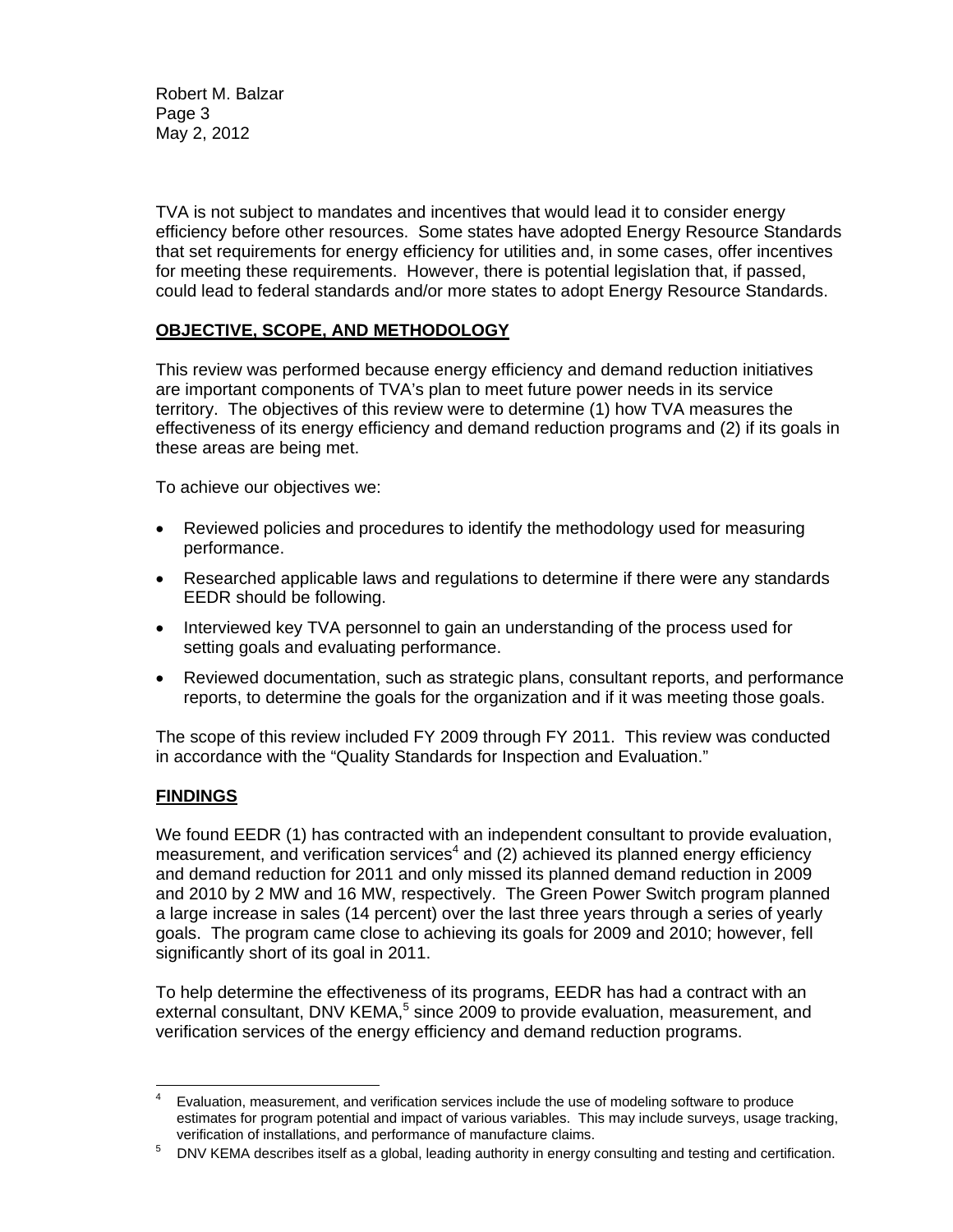Robert M. Balzar Page 4 May 2, 2012

Evaluation includes establishing baselines and assessing market potential, identifying opportunities for process improvement, and estimating the true impact of a resource. Measurement and verification services include verifying installations and measuring results to determine actual performance. This process includes reviewing rate payer usage amounts based on three years of billing to obtain an overall net effect of the program. DNV KEMA evaluated TVA's In-Home Energy Evaluation and Online Audit programs in 2011, and six more programs are planned to be evaluated in 2012. In addition, EEDR plans to hire personnel to be points-of-contact for DNV KEMA and assist with gathering requested information.

Another gauge of the effectiveness of a program has been based on whether EEDR was meeting its overall energy efficiency and demand reduction goals. Achieving these goals is based on the performance of the individual programs and does not attempt to take credit for external factors, such as the economy. Looking at the performance since 2009, EEDR met or came very close to meeting its goals on a yearly basis, except for the Green Power Switch in 2011.

As discussed above, EEDR had a goal of reducing peak demand by 1,400 MW by the end of FY 2012. Along with the Board's renewed vision came a revised goal of 1,900 MW between 2010 and 2015. For years 2009 and 2010, we compared EEDR's performance based on the plan set to achieve the original 1,400-MW goal. For 2011, we compared performance to the plan to achieve the 2010 revised goals. As seen in Figure 1 below, EEDR exceeded their goal in 2011 and were, at most, 16 MW away from achieving it in previous years.

| \Year \ | <b>Plan (Cumulative)</b> | <b>Actual (Cumulative)</b> |
|---------|--------------------------|----------------------------|
| 2009    | 207 MW                   | 205 MW                     |
| 2010    | 317 MW                   | 301 MW                     |
| 2011    | 662 MW                   | 675 MW                     |

|  |  |  | <b>Figure 1: EEDR Demand Reduction Performance</b> |
|--|--|--|----------------------------------------------------|
|--|--|--|----------------------------------------------------|

As for energy efficiency, the goal to become a leader in the Southeast by 2015 was set in August 2010. Therefore, the only year of data to evaluate is 2011. Energy savings is measured in gigawatt hours (GWh). Based on performance reports, EEDR exceeded their goal for 2011 of 550 GWh by 9 GWh.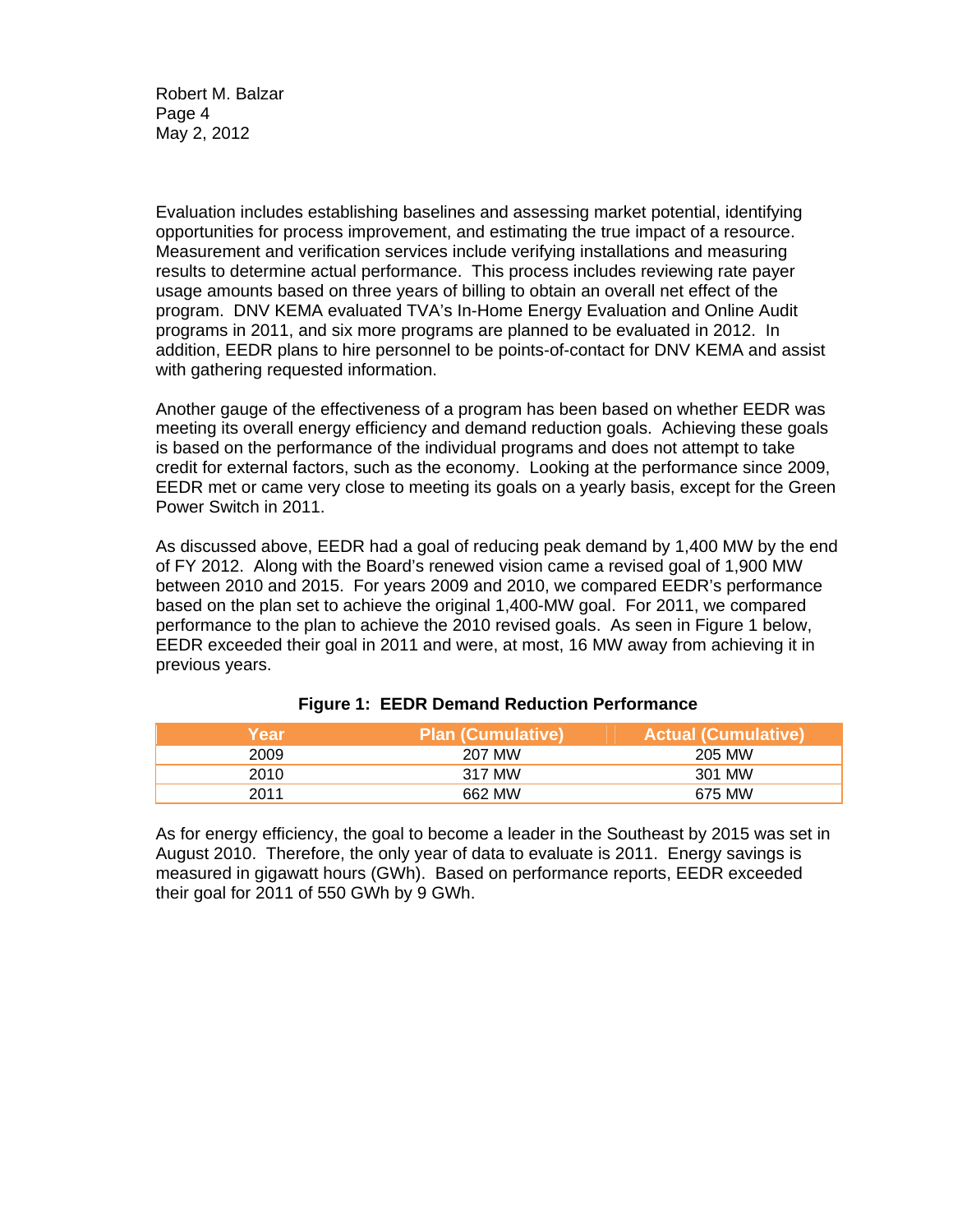Ro bert M. Balz zar Pag ge 5 Ma ay 2, 2012

TVA's Green Power Switch program performed well during 2009 and 2010; however, it did not meet its three-year goal of a 14-percent increase in sales. As seen in Figure 2 below, it was only 119 megawatt hours (MWh) short of the planned 87,425 MWh in 2009 and 497 MWh short of the planned 93,980 MWh in 2010. In 2011, however, performance it was only 119 megawatt hours (MWh) short of the planned 87,425 MWh in 2009 and<br>497 MWh short of the planned 93,980 MWh in 2010. In 2011, however, performance<br>declined, falling 5,677 MWh short of its 100,000 MWh goal. I this decline was attributed to a delay in two new university purchases and lower than expected distributor participation in the Direct Mail pilot program. According to TVA management, one of the university contracts has been signed, and purchases will begin in April 2012. In addition, while distributor participation in the Direct Mail program is voluntary, the Green Power Switch program continues to develop materials and plan events to promote and encourage end-use customers to participate.





This memorandum does not include any recommendations and is to be used for informational purposes only. Accordingly, no response is necessary.

Information contained in this memorandum may be subject to public disclosure. Please advise us of any sensitive information in this report that you recommend be withheld.

> - - - - - -